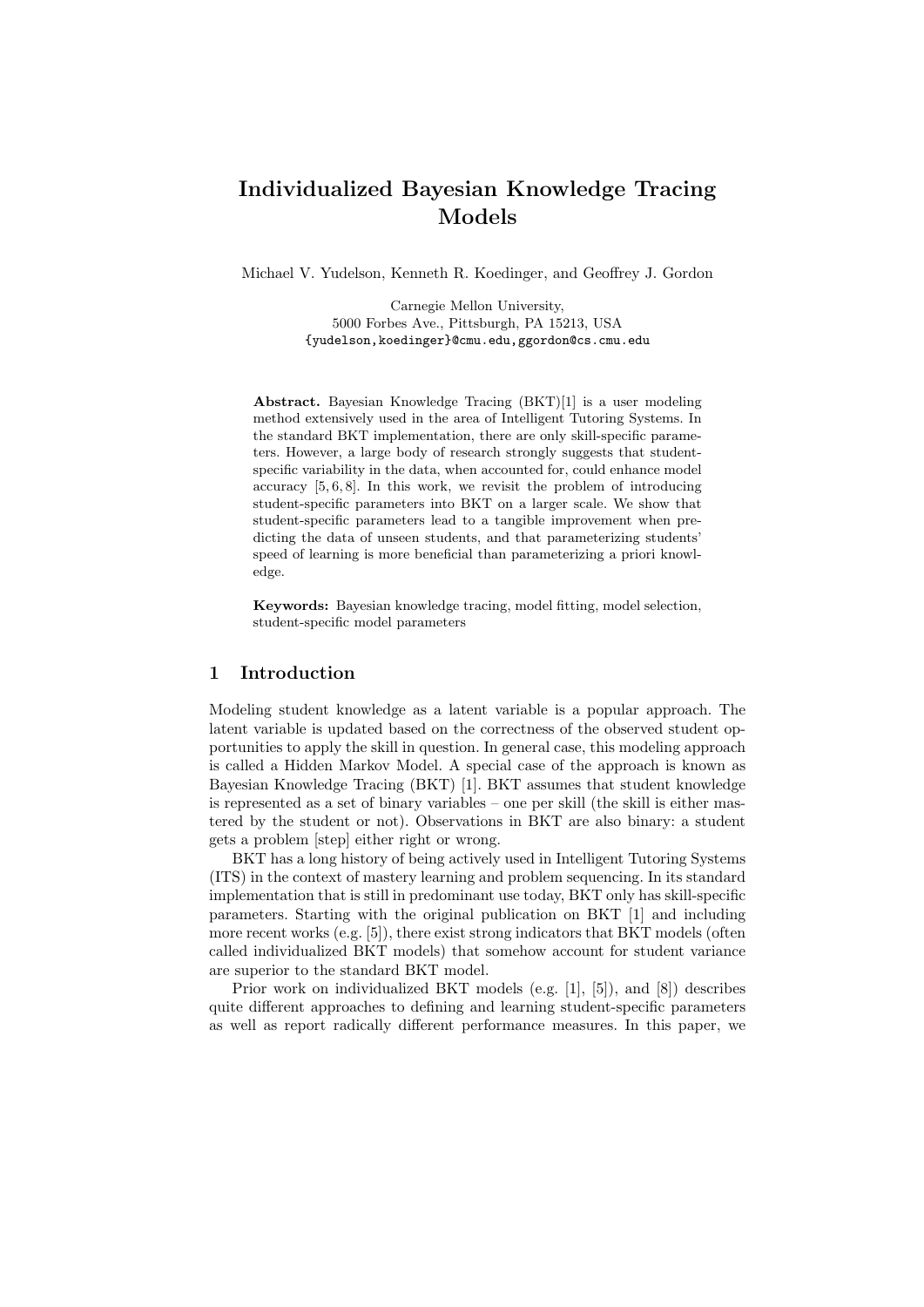#### 2 Individualized Bayesian Knowledge Tracing Models

approach the problem of introducing student-specific parameters in a more systematic manner. We build several individualized BKT models in an incremental manner (adding student-specific parameters in batches) and examine the effect each addition has on the model's cross-validation performance.

We find that BKT parameters corresponding to the a priori student knowledge give BKT models only a marginal cross-validation performance improvement. At the same time, student-specific speed of learning parameters result in a considerable boost in the model prediction accuracy.

# 2 Related Work

### 2.1 Bayesian Knowledge Tracing

There are four types of model parameters used in Bayesian Knowledge Tracing: initial probability of knowing the skill a priori –  $p(L_0)$  (or p-init), probability of student's knowledge of a skill transitioning from not known to known state after an opportunity to apply it –  $p(T)$  (or p-transit), probability to make a mistake when applying a known skill –  $p(S)$  (or p-slip), and probability of correctly applying a not-known skill –  $p(G)$  (or p-guess). Given that parameters are set for all skills, the formulae used to update student knowledge of skills are as follows. The initial probability of student u mastering skill  $k$  is set to the p-init parameter for that skill Equation (1a). Depending on whether the student  $u$  applied skill k correctly or incorrectly, the conditional probability is computed either using Equation (1b) or Equation (1c). The conditional probability is used to update the probability of skill mastery according to Equation (1d). To compute the probability of student u applying the skill  $k$  correctly on an upcoming practice opportunity one uses Equation (1e).

$$
p(L_1)_u^k = p(L_0)^k,
$$
\n(1a)

$$
p(L_{t+1}|obs = correct)^{k}_{u} = \frac{p(L_{t})^{k}_{u} \cdot (1 - p(S)^{k})}{p(L_{t})^{k}_{u} \cdot (1 - p(S)^{k}) + (1 - p(L_{t})^{k}_{u}) \cdot p(G)^{k}}, \quad (1b)
$$

$$
p(L_{t+1}|obs = wrong)^{k}_{u} = \frac{p(L_{t})^{k}_{u} \cdot p(S)^{k}}{p(L_{t})^{k}_{u} \cdot p(S)^{k} + (1 - p(L_{t})^{k}_{u}) \cdot (1 - p(G)^{k})}, \quad (1c)
$$

$$
p(L_{t+1})_u^k = p(L_{t+1} | obs)_u^k + (1 - p(L_{t+1} | obs)_u^k) \cdot p(T)^k, \quad (1d)
$$

$$
p(C_{t+1})_u^k = p(L_t)_u^k \cdot (1 - p(S)^k) + (1 - p(L_t)_u^k) \cdot p(G)^k \qquad (1e)
$$

In the standard BKT model, we use one copy of each of the above four parameters  $\langle p(L_0), p(T), p(S), p(G) \rangle$  per skill. BKT models are usually fit using the expectation maximization method (EM) [2], Conjugate Gradient Search [1], or discretized brute-force search [7].

### 2.2 Student-specific Parameters in Bayesian Knowledge Tracing

In the area of building cognitive models of practice, student-specific parameters have been used for quite some time. The logistic regression based Rasch model [3]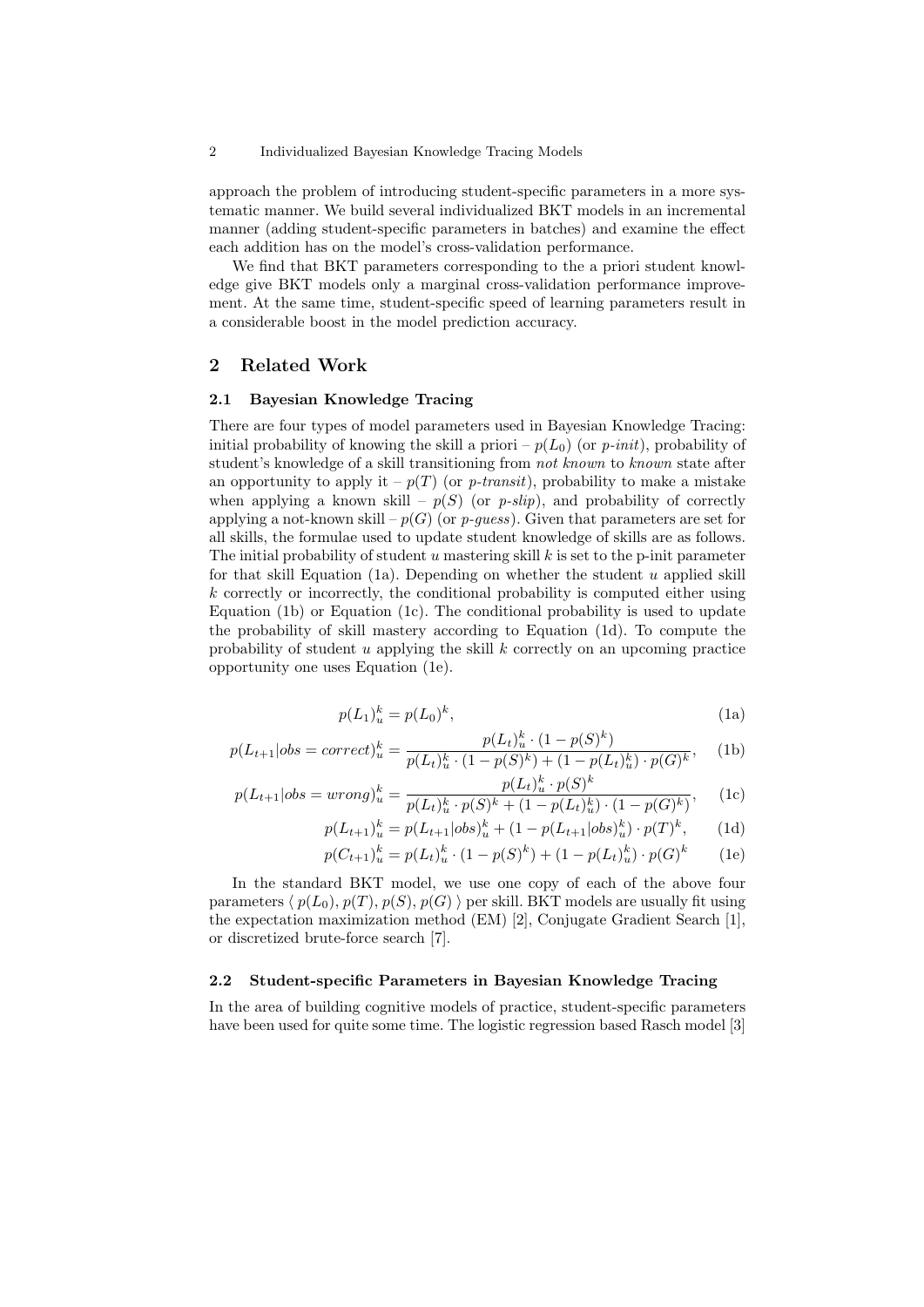(also known as 1PL IRT) and its descendant the Additive Factors Model [6] both include a 'student proficiency' parameter to account for variability in student a priori abilities. In our prior work, we found that the inclusion of studentspecific parameters has a significant positive effect on prediction accuracy and interpretability, as well as reduces over-fitting [4].

Prior work introducing student-specific parameters to BKT is limited. Corbett and Anderson, in the original BKT paper [1], discussed fitting all four BKT parameters for students (e.g.  $p(T)_u$ ) as well as skills (e.g.  $p(T)^k$ ). Namely, data of all students practicing skill  $k$  would be used to fit four BKT parameters for that skill, and all data of student  $u$  would be used to fit four BKT parameters for that student. The student and skill parameters would then be combined using a special function to yield a value (here  $p(T)^k_u$ ) to be used for updating the probability of skill mastery. The individualized BKT model led to better correlation between actual and expected accuracy across students when compared to the same correlation for the non-individualized BKT model. However, accuracy of predicting student test scores (after a period of working with a tutoring system) did not improve tangibly.

Pardos and Heffernan [5] individualized the initial probability of mastery  $p(L_0)^k$  by assigning according to a set of heuristics: randomly, by selecting from two pre-set values based on first student response correctness, by using overall percent correct. The 'prior per-student' models fit better than traditional BKT on a significant fraction of the problem sets authors considered.

Lee and Brunskill [8] investigated individualizing all four BKT parameters. However, in contrast to [1], the student-specific parameters were fit differently. Instead of fitting per skill and per-student BKT parameters to be combined later, they only fit per-student parameters for each student (assuming there is one skill all students have to learn). Lee and Brunskill did not discuss goodness of fit of their individualized models. Their focus was whether the individualized model, when used in an intelligent tutoring system, would schedule fewer or more practice opportunities than the traditional BKT skill-specific model (or population model as authors referred to it). The results showed that a considerable fraction of students, as judged by individualized model, would have received too few or too many practice opportunities (although no confidence intervals were given).

Although the [potential] benefits of individualized BKT models are visible, the results are unclear about the ideal configuration of student-specific parameters (4 per student [1], 1 heuristic value per student [5], 4 per student [8]), are limited in the evidence for improved mode prediction and are hard to operationalize for the purpose of implementing in an ITS. The original work on BKT [1] pointed out that operationalization of the discussed individualized BKT model could be problematic. Work by Pardos and Heffernan [5] showed that their prior-per-student BKT does not always win over traditional BKT. Lee and Brunskill [8] made a practically important derivation that using individualized model parameters could save time for stronger students and could allocate more time for struggling ones. However, this derivation assumed that individualized BKT models predict student data better which was not tested.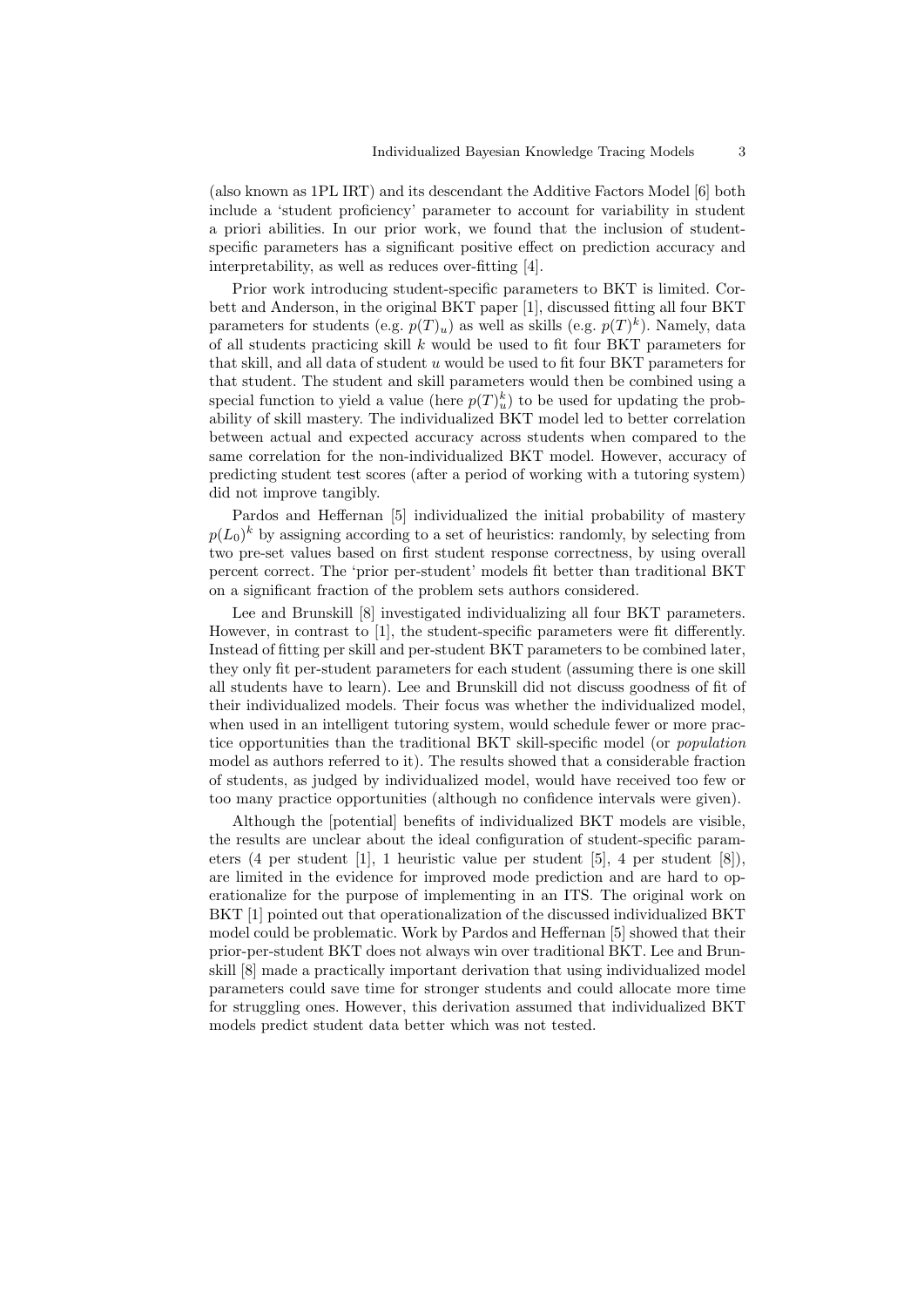4 Individualized Bayesian Knowledge Tracing Models

| Itusit It Diti Mutuuring an antuvitat tuttu |                       |      |                        |       |                            |  |  |  |  |
|---------------------------------------------|-----------------------|------|------------------------|-------|----------------------------|--|--|--|--|
| (a) Priors $(\Pi)$                          | (b) Transitions $(A)$ |      | (c) Observations $(B)$ |       |                            |  |  |  |  |
|                                             |                       |      | to known to unknown    |       | right wrong                |  |  |  |  |
| known $ p(L_0) $                            | from known            |      |                        | known | $1-p(S)$ $p(S)$            |  |  |  |  |
| unknown $ 1-p(L_0) $                        | from unknown          | p(T) | $1-p(T)$               |       | unknown $p(G)$   1- $p(G)$ |  |  |  |  |

Table 1: BKT parameters in matrix form

# 3 Methods

Our goal is to unify and extend prior work on individualized BKT models. We construct four variants of individualized BKT models varying the number of student-specific parameters. and we rank the constructed models with respect to predictive accuracy on unseen data.

#### 3.1 Bayesian Knowledge Tracing with Student-specific Parameters

Instead of a traditional Expectation Maximization (EM) method for learning BKT parameters, we base our method on the so-called *optimization techniques* approach described in [2] for the following reasons. First, EM does not directly optimize a likelihood of the student observations given BKT parameters (a standard metric for HMM). As a result, the EM algorithm could make adjustments to BKT parameters that would actually worsen the fit. Second, using the gradientbased optimization techniques allows us to introduce student-specific parameters to BKT without expanding the structure of the underlying HMM (cf. [5]). Keeping the structure of the underlying HMM unchanged permits us to lower the computational cost of fitting.

Table 1 shows BKT parameters defined in matrix format, as they are normally represented in HMM. A priori probability of mastery  $p(L_0)$  belongs in the *Priors* matrix  $\Pi = {\pi_i}$  in an HMM,  $i \in [1, N]$  (N is the number of hidden states, in our case two), learning probability  $p(T)$  is in the Transitions matrix  $A = \{a_{ij}\}, i, j \in [1, N]$  (note that there is no forgetting – transition from known to unknown is zero), probabilities of slipping and guessing belong to the Observations matrix  $B = \{b_j(m)\}, j \in [1, N], m \in [1, M]$  (M is the number of observations, in our case two). These matrices follow two constraints: all of the elements should be non-negative, and the priors vector and the rows of transitions and observations matrices should sum to one.

To successfully implement our BKT models, we need to solve two problems. First, the *evaluation problem*: given BKT parameters  $\lambda = \{II, A, B\}$  and a sequence of observations (practice attempts)  $O = \{o_t\}, t \in [1, T]$ , what is the probability that the observations are generated given BKT model, or formally  $p\{O|\lambda\}$ . Second, the *learning problem*: given BKT parameters  $\lambda$  and a sequence of observations O, how should  $\lambda$  be adjusted to maximize  $p\{O|\lambda\}$ .

The objective function we use in our method is negative log likelihood, or  $J =$  $-log(L_{tot})$ , where  $L_{tot}$  is the sum of all likelihoods  $p\{O|\lambda\}$  for all student-skill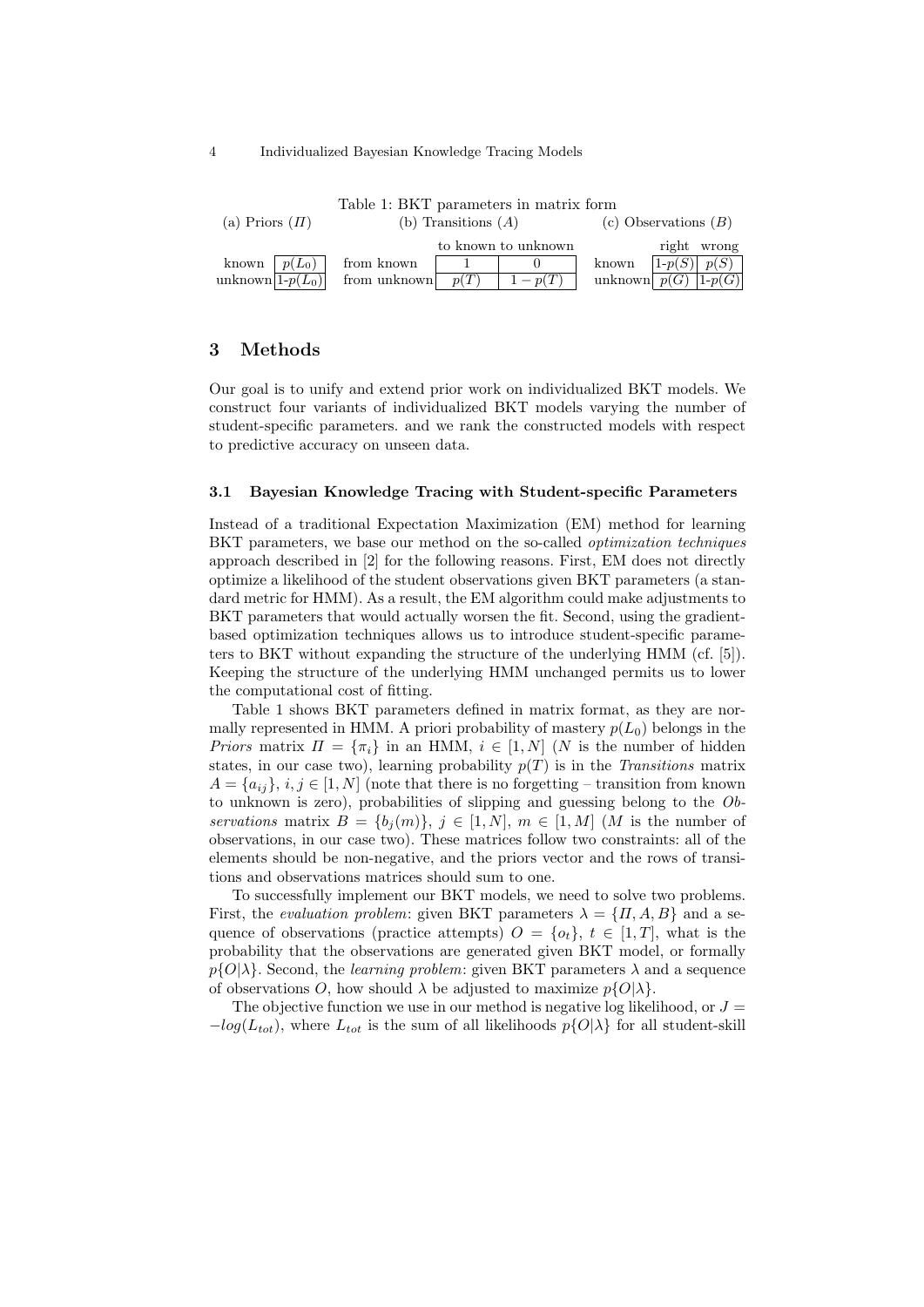practice sequences in our data. We will define our search for better  $\lambda$  parameters of the BKT as gradient search (cf. Equation 2a, where  $\eta$  is the search step size). Here, gradients with respect to our matrices from Table 1 are defined in terms of the so-called *forward* variables  $\alpha$  (cf. Equation 2b and 2c) and *backward* variables  $\beta$  (cf. Equation 2d and 2e). Gradients with respect to BKT parameters are given in Equation 2f, 2g, and 2h. For detailed discussion of forward and backward variables as well as derivations of the gradients see [2].

$$
\lambda^{new} = \lambda^{old} - \eta \left[ \frac{\partial J}{\partial \lambda} \right]_{\lambda = \lambda o l d} \tag{2a}
$$

$$
\alpha_1(j) = \pi_j b_j(o_1), j \in [1, N]
$$
\n
$$
N
$$
\n(2b)

$$
\alpha_{t+1}(j) = b_j(o_{t+1}) \sum_{i=1} \alpha_t(i) a_{ij}, j \in [1, N], t \in [1, T]
$$
\n(2c)

$$
\beta_T(i) = 1, i \in [1, N] \tag{2d}
$$

$$
\beta_t(i) = \sum_{j=1}^N \beta_{t+1}(j) a_{ij} b_j(o_{t+1}), i \in [1, N], t \in [1, T-1]
$$
 (2e)

$$
\frac{\partial J}{\partial \pi_i} = -\frac{1}{L_{tot}} \beta_1(i) b_i(o_1)
$$
\n(2f)

$$
\frac{\partial J}{\partial a_{ij}} = -\frac{1}{L_{tot}} \sum_{t=2}^{T} \beta_t(j) b_j(o_t) \alpha_{t-1}(i)
$$
\n(2g)

$$
\frac{\partial J}{\partial b_j(o_t)} = -\frac{1}{L_{tot}} \frac{\alpha_t(j)\beta_t(j)}{b_j(o_t)}\tag{2h}
$$

(2i)

We have defined how to compute gradients with respect to traditional BKT parameters. To introduce student-specific parameters we split the skill-specific BKT parameters into two components the following way. Using  $w$  to substitute for each of the corresponding skill-specific BKT parameters  $(\pi_i, a_{ij}, \text{or } b_j(m))$ , we define it in terms of both student- and skill-specific parameters as shown in Equation 3a. Here,  $w^k$  is the skill-specific component of the parameter,  $w^u$ is the student-specific component,  $l(p) = log[p/(1-p)]$  is a logit function, and  $\sigma(x) = 1/(1+e^{-x})$  is a sigmoid function (inverse of logit). Not that in summing logistic functions in Equation 3b to combine student and skill parameters we are incorporating the compensatory logic behind the IRT and AFM family of models [3, 6]. Updating parameter gradients is possible using the chain rule (illustrated in Equation 3b for the student-specific component of the parameter  $w$ ), since both the sigmoid and logit functions are differentiable.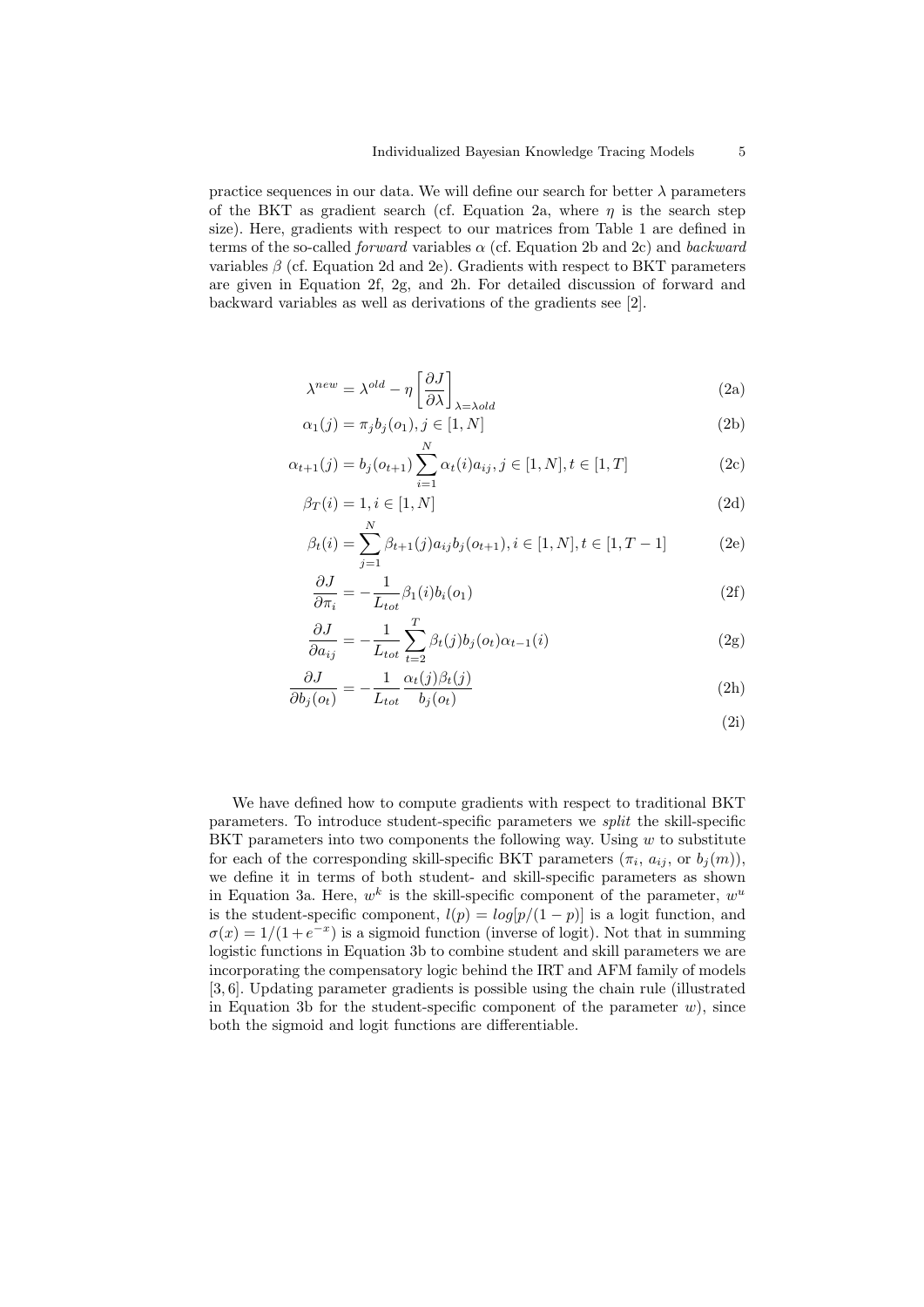6 Individualized Bayesian Knowledge Tracing Models

$$
w = \sigma(l(w^k) + l(w^u))
$$
\n(3a)

$$
\frac{\partial J}{\partial w^u} = \frac{\partial J}{\partial w} \frac{\partial w}{\partial w^u}
$$
 (3b)

The importance of having all the gradients' derivations in Equations 2f to 2h is two-fold. First of all, freely available specialized HMM toolkits usually target general purpose Bayesian inference algorithms (most often EM) that are more computationally intensive. Second, without computing the gradients explicitly, a general-purpose optimization packages (part of tools like Matlab and R) would have to make computationally inefficient approximations.

# 3.2 Data

We used the datasets from the KDD Cup 2010 Educational Datamining Challenge (http://pslcdatashop.web.cmu.edu/KDDCup). The data was donated by Carnegie Learning Inc., a publisher of math curricula and a producer of intelligent tutoring systems for middle school and high school. There are two datasets, Algebra I, and Bridge to Algebra, both collected in 2008-2009 school year. Each dataset is a log of students' step-by-step performance (correctness and timing) during problem solving and was tagged with two alternative skill models.

The Algebra I dataset has 8,918,054 rows covering practice attempts of 3,310 students. 4,419,705 rows of the Algebra I dataset are tagged with 515 distinct skills from skill model 1 (used for problem sequencing in an ITS) and 6,442,137 rows are tagged with 541 distinct skills from an alternative skill model 2. The Bridge to Algebra dataset contains data of 6,043 students comprised of 20,012,498 rows, 11,239,188 and 12,350,449 of which are tagged with skills from skill model 1 (807 distinct skills) and model 2 (933 distinct skills) respectively. It is worth underlining the sheer size of each of the datasets. Except for the prior-per-student model reported in [5], none of the BKT models were ever tried on the dataset of this size, and prior-per-student has been individualized by using simple heuristics including random, correctness of first response defines the choice of one of two pre-set priors, and overall per-student percent correct.

#### 3.3 Fitting Procedures

We created a tool capable of fitting and cross-validating standard and individualized BKT models using the derivations discussed in Section 3.1. To facilitate efficiency, it was implemented in  $C/C++$ . The tool is capable of fitting classical BKT models using the EM method, as well as fitting classical and individualized BKT models using the gradient descent method (using linear step size search) and a set of versions of conjugate gradient descent method.

We tested four different model variants on four different dataset-skill model combinations. We chose gradient descent method, since, although conjugate gradient methods are expected to yield better fits, the actual advantage was minimal to non-existent. When fitting individualized models, the coordinate descent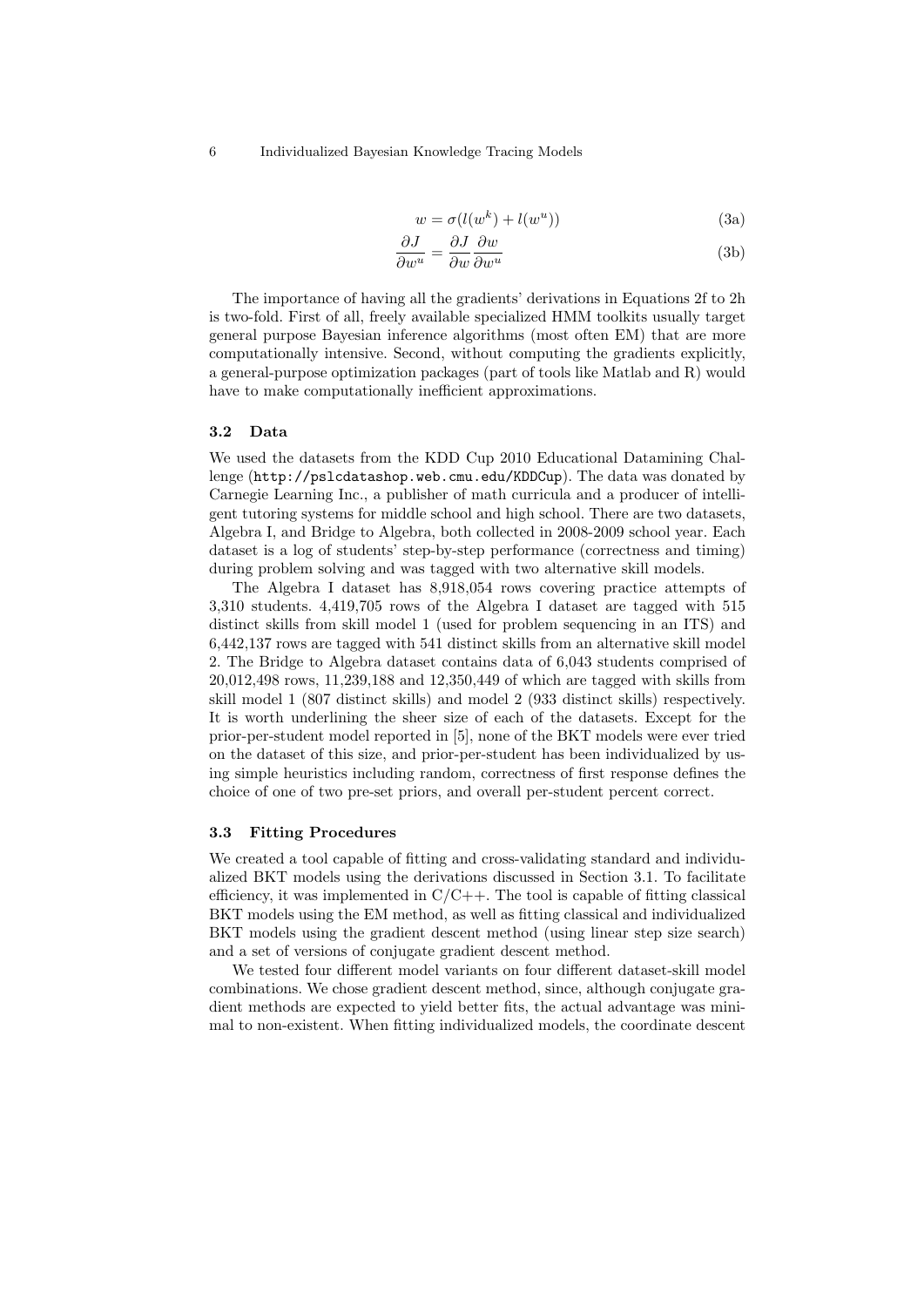method was used: two blocks of parameters – skill-specific and student-specific – by interleaving fits if one block at a time. The BKT model variants we fit were:

- 1. Standard BKT model,
- 2. Individualized BKT with student-specific  $p(L_0)$ ,
- 3. Individualized BKT with student-specific  $p(T)$ ,
- 4. Individualized BKT with student-specific  $p(L_0)$  and  $p(T)$ .

While constructing the models, we constrained model values for all guess and slip parameters to prevent the occurrence of a phenomenon called model degeneracy (cf. [7]). All of the models were cross-validated using 10 randomly assigned user-stratified folds. For each of the cross-validation results we computed root mean squared error (RMSE) and accuracy (number of correctly predicted student successes and failures).

Our tool is implemented to handle large datasets in an efficient manner. For example, 10-fold cross-validation of the simplest standard BKT model on Algebra I dataset with skill model 1 takes under 2.5 minutes, for the most complex model 4 in the list above on the larger Bridge to Algebra dataset and skill model 2 the running time is under 70 minutes.

# 4 Results

Table 2 is a summary of cross-validation results for the standard BKT and the three individualized BKT models. For each dataset - skill model pair, in addition to RMSE and Accuracy, the contrasts to other BKT model variants are given in terms of fewer/more correct predictions. The correctness is computed using model's prediction (rounded toward 0 or 1 using 0.5 as threshold) and the actual correctness of student step in the data.

Across both datasets and both skill models, student-specific a priori probability of mastery  $(p(L_0))$  in model 2 has no effect on model performance. On the other hand, introduction of student specific speed of learning  $(p(T))$  in model 3 results in a consistent and more pronounced advantage over models 1 and 2. Moreover, the improvement in model accuracy resulting from adding individualized  $p(L_0)$  on top of individualized  $p(T)$  (going from model 3 to model 4) is even smaller than when adding individualized  $p(L_0)$  to the standard BKT model (going from model 1 to model 2), despite the fact that model 3 has half as many student specific parameters as model 4. Given that, model 3 with individualized  $p(T)$  can be considered superior to the standard BKT and other individualized models.

Bear in mind that results in Table 2 are for student-stratified validation. Namely, individualized BKT models are making predictions on data from unseen students unable to use their learnt student-specific parameters. Considering a potential operationalization of our findings, this shows a valuable property of model 3 (and model 4): producing cleaner skill-specific parameters (read, devoid of student-specific noise/variability). In an incremental ITS design cycle it would mean that, even if the core system only has a standard BKT implemented, it is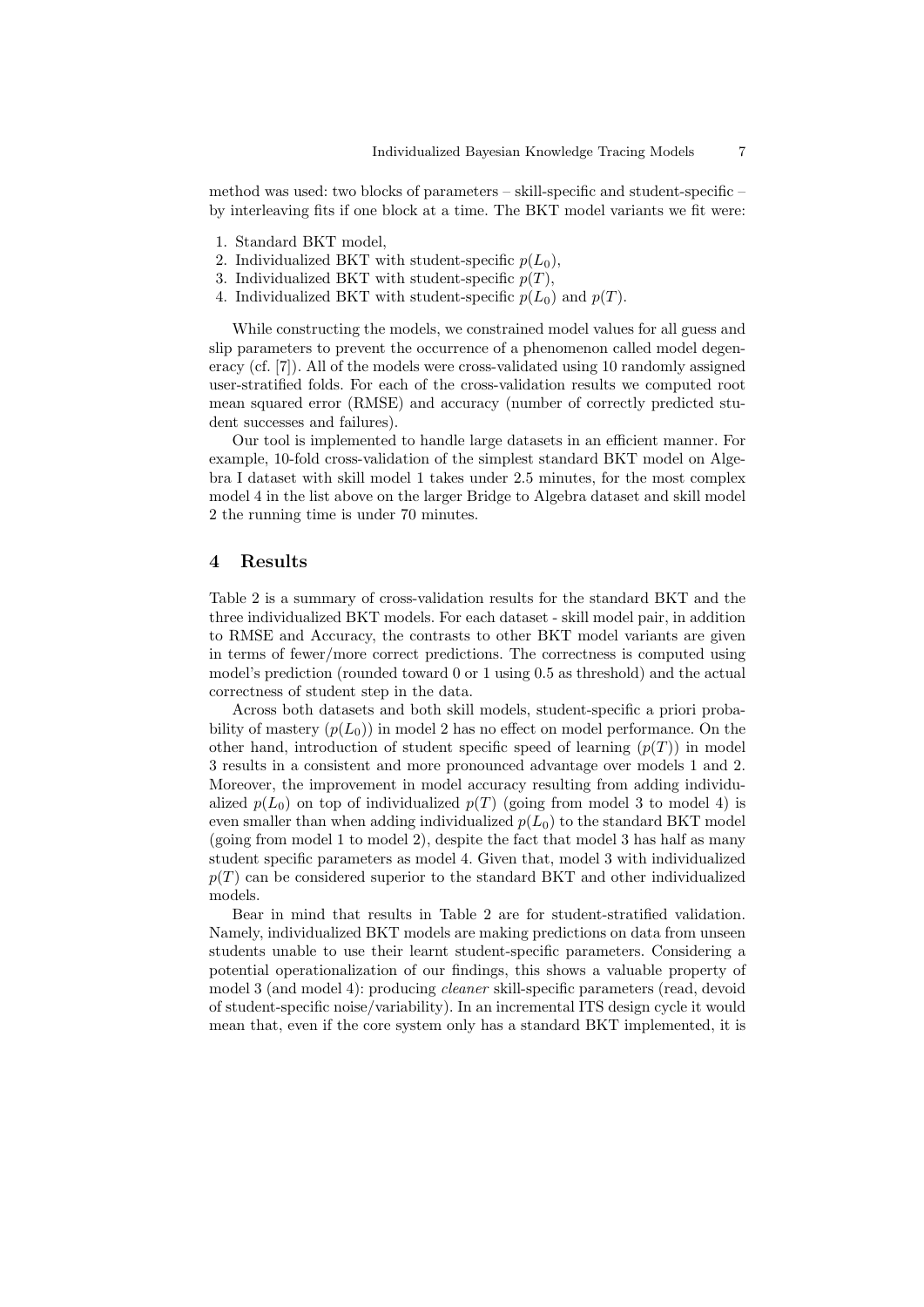Table 2: Model cross-validation statistics for datasets Algebra I (A) and Bridge to Algebra (B) and skill models 1 and 2. Subscripts next to RMSE and Accuracy denote respective rank. The correct predictions difference tables show how many more correct predictions a model in the row makes over the model in the column header (a negative number means a model makes fewer correct predictions). (a) Dataset A, skill model 1

|                |                                      | Correct |          |      | Correct predictions difference  |          |
|----------------|--------------------------------------|---------|----------|------|---------------------------------|----------|
|                | model RMSE Accuracy                  | rows    |          |      | model 1 model 2 model 3 model 4 |          |
|                | $0.362734$ $0.8275503$ 3,657,527     |         | $\theta$ | 348. | -6232                           | -5972    |
| $\overline{2}$ | $0.36265^3$ $0.827471^4$ $3,657,179$ |         | $-348$   |      | -6580                           | $-6320$  |
| 3              | $0.361161$ $0.8289601$ 3,663,759     |         | 6232     | 6580 |                                 | 260      |
|                | $0.361192$ $0.8289012$ $3,663,499$   |         | 5972     | 6320 | $-260$                          | $\Omega$ |
|                |                                      |         |          |      |                                 |          |

|                |                          | Correct                               |          |       | Correct predictions difference |                                 |
|----------------|--------------------------|---------------------------------------|----------|-------|--------------------------------|---------------------------------|
|                | model RMSE Accuracy rows |                                       |          |       |                                | model 1 model 2 model 3 model 4 |
| $\mathbf{1}$   |                          | $0.341874$ $0.849143$ 5,470,279       | $\theta$ | 783 — | -6390                          | -6594                           |
| $\overline{2}$ |                          | $0.34180^{3}$ $0.84902^{4}$ 5,469,496 | $-783$   | 0     | -7173                          | $-7377$                         |
| 3              |                          | $0.34065^2$ $0.85013^2$ 5,476,669     | 6390     | 7173  | $\left( \right)$               | $-204$                          |
| 4              |                          | $0.340601$ $0.850161$ 5,476,873       | 6594     | 7377  | 204                            | $\theta$                        |

(b) Dataset A, skill model 2

|  |  | (c) Dataset A, skill model 1 |  |  |  |  |
|--|--|------------------------------|--|--|--|--|
|--|--|------------------------------|--|--|--|--|

|                |                          | Correct                                 |                                  |       | Correct predictions difference |          |
|----------------|--------------------------|-----------------------------------------|----------------------------------|-------|--------------------------------|----------|
|                | model RMSE Accuracy rows |                                         | model 1 model 2 model 3 model 4  |       |                                |          |
|                |                          | $0.36294^{4}$ $0.82261^{4}$ $9,245,493$ | $\begin{array}{c} 0 \end{array}$ |       | -6638 -78249 -76805            |          |
| $\overline{2}$ |                          | $0.36255^3$ $0.82320^3$ $9,252,131$     | 6638                             |       | 0 -71611 -70167                |          |
| 3              |                          | $0.358511$ $0.829571$ $9.323.742$       | 78249                            | 71611 | $\bigcirc$                     | 1444     |
| $\overline{A}$ |                          | $0.35854^2$ $0.82945^2$ $9,322,298$     |                                  |       | 76805 70167 -1444              | $\theta$ |

|                |                     | Correct                              | Correct predictions difference  |       |                       |     |
|----------------|---------------------|--------------------------------------|---------------------------------|-------|-----------------------|-----|
|                | model RMSE Accuracy | rows                                 | model 1 model 2 model 3 model 4 |       |                       |     |
|                |                     | $0.358954$ $0.827574$ 10,220,891     |                                 |       | 0 -7122 -78339 -77993 |     |
| $\overline{2}$ |                     | $0.35857^3$ $0.82815^3$ $10,228,013$ | 7122                            |       | 0 -71217 -70871       |     |
| 3              |                     | $0.35484^2$ $0.83392^2$ $10,299,230$ | 78339                           | 71217 |                       | 346 |
|                |                     | $0.354821$ $0.833891$ $10,298,884$   | 77993                           | 70871 | -346                  |     |

(d) Dataset A, skill model 2

possible to improve overall student model accuracy by incrementally updating the skill-specific weights once a new group of students finishes a course or a course unit.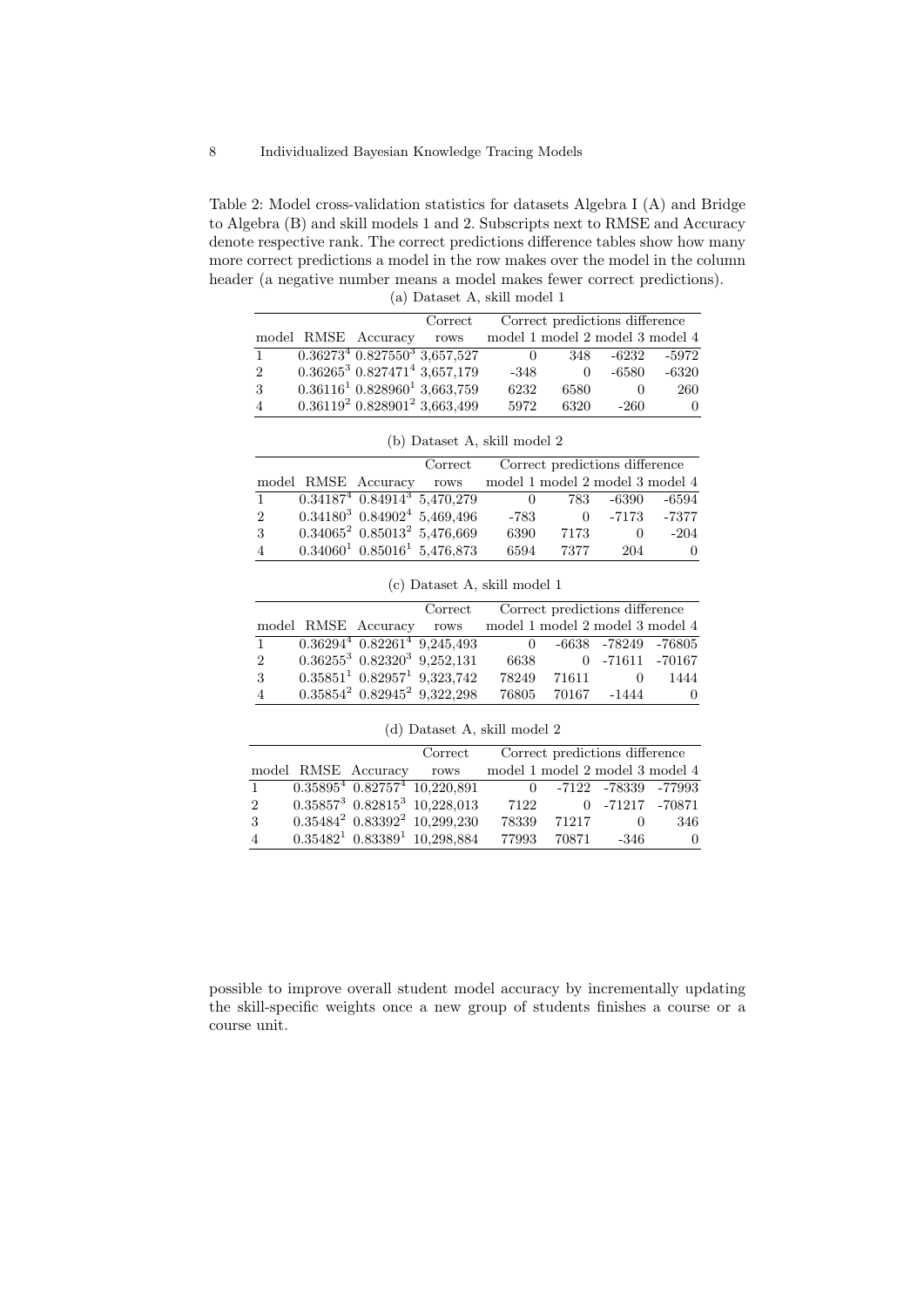# 5 Conclusions

In this paper we presented an approach to building individualized Bayesian Knowledge Tracing models that are capable of accounting for student differences with respect to initial mastery probabilities and skill learning probabilities. Our approach does not require the underlying Hidden Markov Model to be changed. It is based on gradients of prior  $(\Pi)$ , transition  $(A)$ , and observation (B) parameter matrices and can be used together with a wide range of existing gradient descent algorithms. Our own implementation includes a conjugate gradient method with a variety of kernel formulas for computing the direction of parameter updates.

As we were able to show, our implementation of individualized BKT models is capable of tangibly improving the accuracy of predicting the success of student work in an intelligent tutoring system. An interesting finding was that adding student-specific probability of learning  $(pLearn)$  is more beneficial for the model accuracy than adding student-specific probability of initial mastery  $(pInit)$ . In an alternative realm of models of learning practice that are based on logistic regression (for example, Item Response Theory), the analog of initial probability of mastery is student proficiency, which is thought to be critical for the model performance. Could it be in those models that individualizing learning rate is better than individualizing proficiency.

It is out intent to continue developing the instrumental framework for fitting standard and individualized BKT models as well as to persist with its empirical evaluation on real-world and synthetic datasets. As part of this work we intend to include item-stratified and unstratified cross-validation to the currently implemented student-stratified and to extend individualization features to currently not covered observation matrix parameters –  $pSlip$  and  $pGues$ .

Acknowledgments This research was supported by the Learnlab DataShop team, Carnegie Learning Inc., and National Science Foundation (NSF award #SBE-0836012).

# References

- 1. Corbett, A. T. and Anderson, J. R.: Knowledge tracing: Modeling the acquisition of procedural knowledge. User Modeling and User-Adapted Interaction, 4(4), 253-278. (1995)
- 2. Levinson, S. E., Rabiner, L. R., and Sondhi, M. M.: An Introduction to the Application of the Theory of Probabilistic Functions of a Markov Process to Automatic Speech Recognition. Bell System Technical Journal, 62(4): 1035-1074. (1983)
- 3. van der Linden, W. J. and Hambleton, R. K.: Handbook of Modern Item Response Theory. New York, NY: Springer. (1997)
- 4. Yudelson, M., Pavlik, P. I., and Koedinger, K. R.: User Modeling A Notoriously Black Art. In: Konstan, J.A., Conejo, R., Marzo, J.-L., Olive, N. (eds.) Proceedings of the 19th International Conference on User Modeling, Adaption and Personalization (UMAP 2011), LNCS vol. 6787, pp. 317-328. Springer (2011)